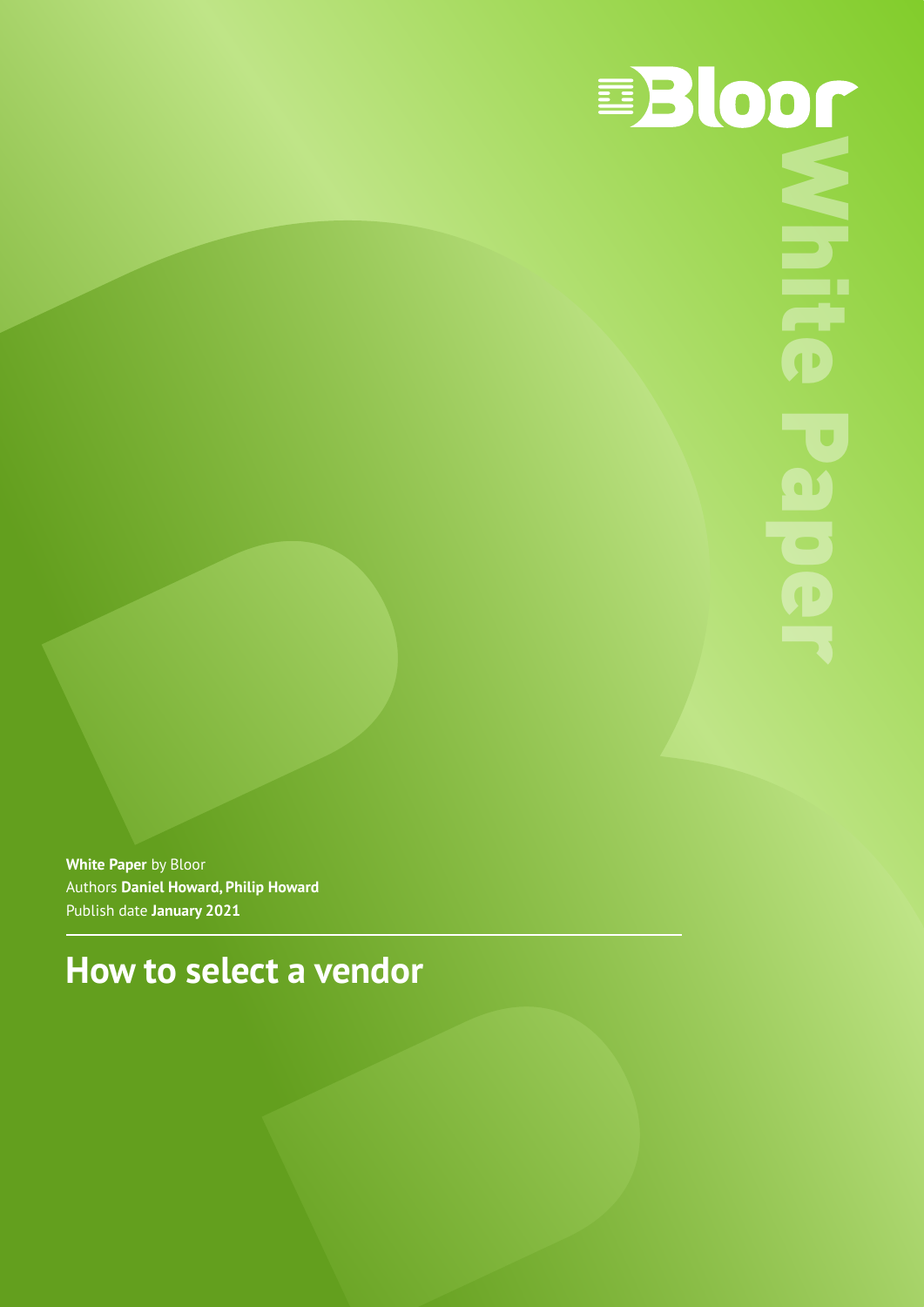## "

**A supplier wouldn't have a good reputation if didn't offer good technology at a reasonable price, and it wouldn't be considered trustworthy if it didn't communicate well with its clients and provide excellent levels of service and support.** 

"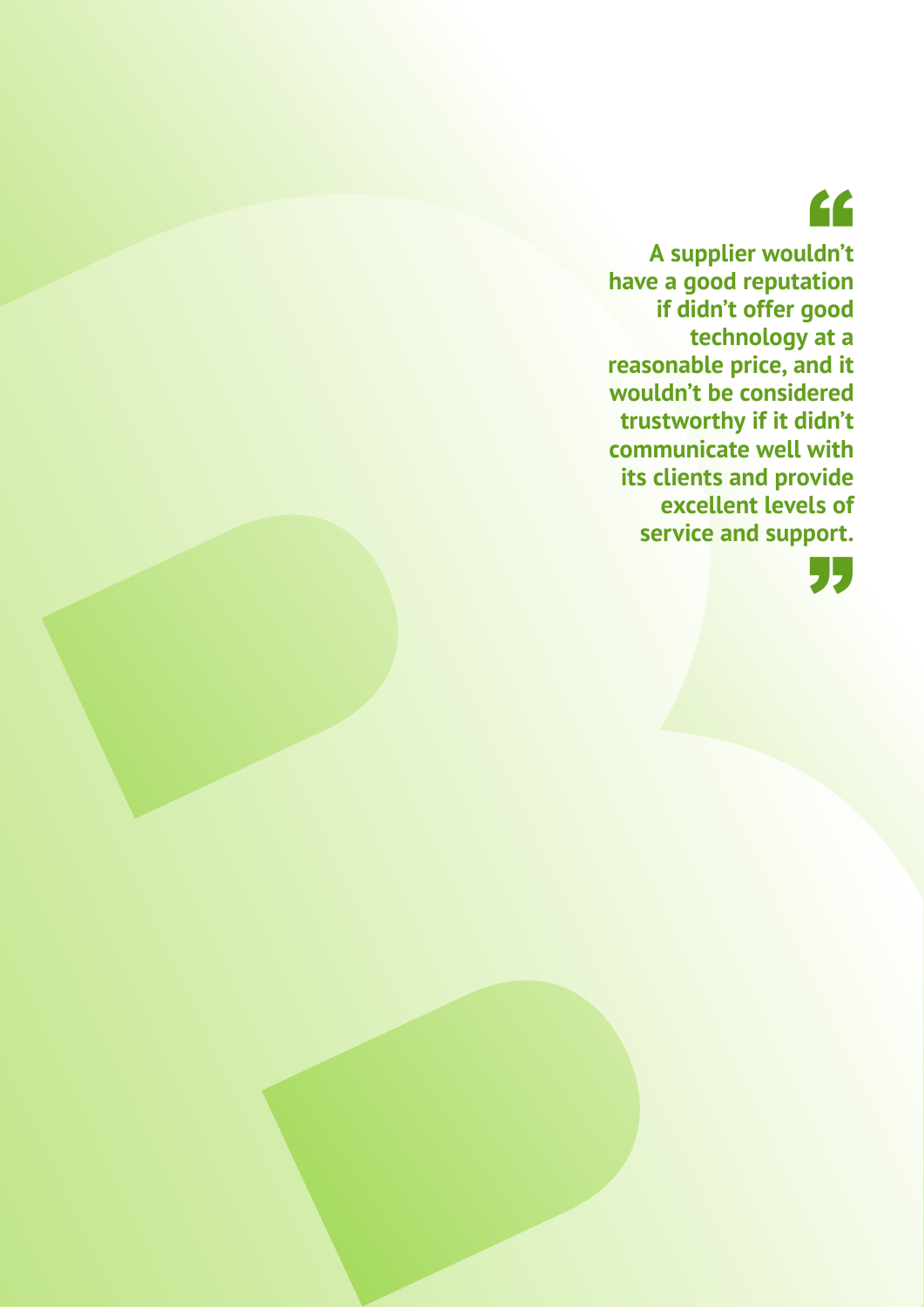## **Executive summary**

electing a vendor is not a trivial process: it has multiple aspects. To begin with, it depends on what sort of vendor we are discussing. For example, different criteria might apply to an ERP or database provider compared to a systems integrator or a software supplier intent on extending its partner network of ISVs. Survey-based research into the priorities of the latter category have been conducted by Bloor Research and this suggests that the three most important factors involved are, in order of precedence: the trustworthiness and reputation of the supplier in question, the technological capabilities offered by the provider and, only third, relevant monetary metrics (cost, value and so on). While these priorities may be different in different contexts they are, in our opinion, the big three. **S**

However, none of these, let alone measures considered to be of less significance, are easy to estimate. Moreover, bearing in mind that there are often a large number of potential vendors that might provide a potential solution, how do you whittle these down to a manageable number? We are pleased to say, given the focus of industry analysts such as Bloor Research, that research and the use of online resources were considered by respondents to our survey to be by far the most important factors in determining which vendors to investigate in further detail though, of course, both *"research"* and *"online resources"* are broader categories than just considering the reports produced by industry analysts.

A third factor is whether you are selecting a vendor to provide you with off-the-shelf software or if you are looking for help with bespoke or customised software. Research suggests that the bespoke market continues to grow faster than the software market as a whole. Projections are for 6.79% compound annual growth through 2024 for the former but only 3.61% for the latter. We will discuss some of the reasons behind this increase as well as anecdotal evidence that suggests that there are some areas of the market where this is not the case.

Finally, all the factors just discussed exist within the context of a changing software landscape: digital transformation, cloud-based technologies, increasing use of machine learning, and the impact of Covid-19 are just some of the important factors to be considered. In the last case, according to research conducted by Experian, almost two thirds of companies surveyed were accelerating data management initiatives as a response to the pandemic.

In this paper we will be discussing all of these points in more detail, with respect to our headline intention: how to select a vendor. We should say that this paper has been sponsored by Software Solved (see *[https://www.softwaresolved.](https://www.softwaresolved.com/) [com/](https://www.softwaresolved.com/)*) but that company had no input into the survey work (questions or results) or analysis conducted by Bloor Research in compiling this paper.

"

**Research suggests that the bespoke market continues to grow faster than the software market as a whole. Projections are for 6.79% compound annual growth through 2024 for the former but only 3.61% for the latter.**

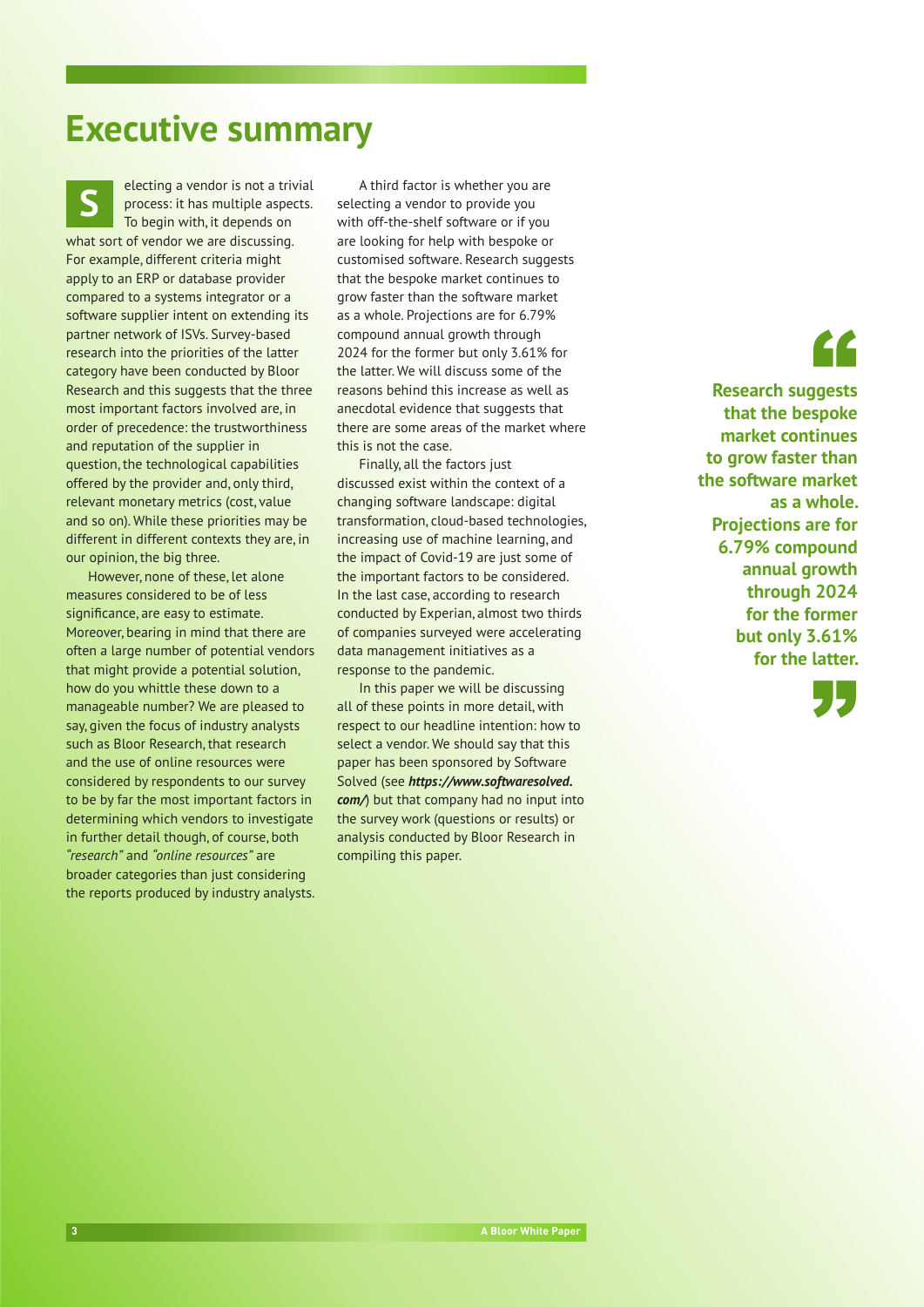## **Understanding the context**

efore digging into detail into the various factors involved in selecting a vendor it will be as well to consider today's software landscape. To begin with, global expenditure on software is growing at a compound annual growth rate (CAGR), according to Mhojhos Research, of 3.61% through 2024. Technavio, meanwhile, projects that the comparable figure for bespoke software has a CAGR of 6.79% over the same time period, and this figure is cited by Mhojhos Research in its report so it, presumably, accepts this figure as accurate. Moreover, the 2019 SIM IT Trends Study (published 2020), which is based on surveys within the United States, found that 32.7% of companies put custom/bespoke software development within their top three spending priorities in 2019 compared to 22.4% in 2018 and 18.1% in 2017. **B**

| <b>Figure 1:</b>                   |
|------------------------------------|
| The impact on data management      |
| intiatives as a result of Covid-19 |

|                                               | <b>Operations</b> | Data / insight<br>/ analytics | Customer<br>services | Sales &<br><b>Marketing</b> | <b>Finance</b> | IT  | Other |
|-----------------------------------------------|-------------------|-------------------------------|----------------------|-----------------------------|----------------|-----|-------|
| <b>Initiatives will</b><br>become more urgent | 60%               | 68%                           | 53%                  | 47%                         | 67%            | 69% | 59%   |
| No change                                     | 28%               | 25%                           | 30%                  | 40%                         | 21%            | 28% | 26%   |
| <b>Initiatives will</b><br>become less urgent | 12%               | 7%                            | 17%                  | 13%                         | 12%            | 3%  | 15%   |

Unfortunately, these market surveys and reports do not break down their consideration of bespoke development into any particular areas, and our view is that growth is occurring for some types of applications and for some uses cases but decreasing in others. For example, the growth in availability of low-code and nocode development tools, targeted at citizen developers, means that there is more bespoke development going on in that area. There is also an increasing interest in machine learning and the creation and deployment of relevant models which is, essentially, a development process. We do not know whether either of these types of development were included in the figures quoted.

More generally, we expect that this growth in bespoke software is for applications that are not otherwise available. For example, constructing Internet of Things (IoT) based software that is simply not available off the shelf. Or developing software to support data subject access requests (DSARs) to comply with regulations

such as GDPR and CCPA. It is only now (late 2020) that vendors are starting to come out with such solutions, so we can easily imagine that concerned companies have been previously rolling their own, bearing in mind that the average cost of processing such a request without an automated software solution is around \$1,400 per request and that the average large organisation has 500 such requests per month. Conversely, we would argue that companies don't develop their own security software, they don't develop their own databases or data warehouses, and they don't develop their own software for monitoring their data centre performance. We would further argue that we would expect a reduction in the customisation required of traditional package solutions for, for example, ERP and CRM. Firstly, because companies have other priorities and secondly because, as software solutions become more mature they (should) require much less customisation. This isn't to say that this won't be required in some instances, just that those instances should be reducing in number.

All this, of course, is without taking into account the affect of the current pandemic, as all the research reported was conducted in 2019 or earlier, so does not take account of Covid-19. Fortunately, Experian has conducted research into the impact of this on data management and found that 64% of companies responding to the survey had accelerated their data management programmes because of the virus. The detailed results are illustrated in *Figure 1*. Bearing in mind that data management is not an area where users are likely to be developing their own solutions for data quality, data catalogues, data preparation and so forth, the effect of this increased focus will be to challenge the relative growth predictions quoted above. Moreover, the key word here is *"accelerate"*: user organisations want solutions faster and that will further tend to tilt the balance away from bespoke software.

But why does all of this matter? It matters because there is a difference between selecting a vendor (or an open source software product for that matter) that is going to provide you with a piece of ready to run software, and choosing a supplier that is going to develop bespoke software for you or which is going to customise a solution on your behalf, which is the issue we must now address.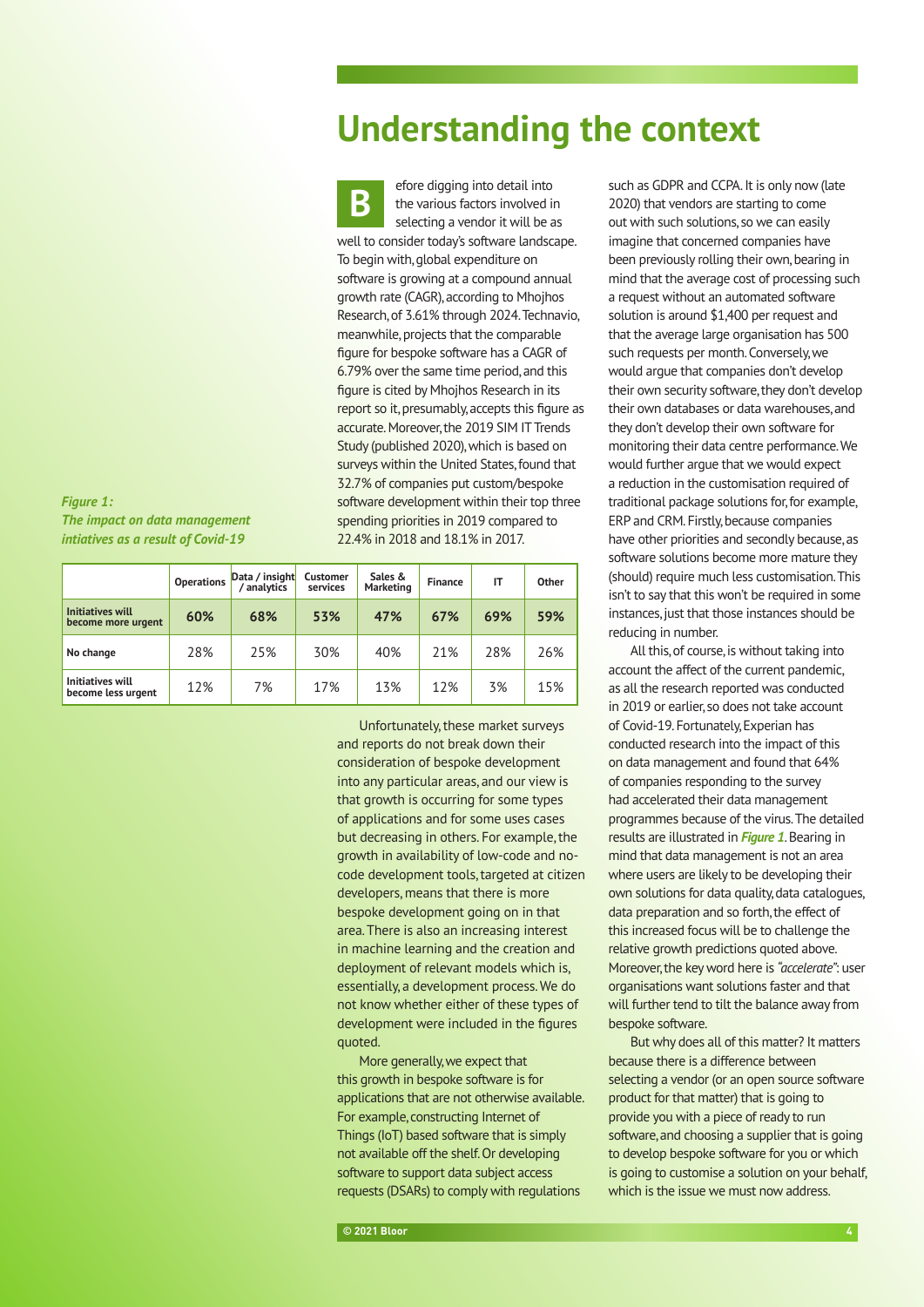## **Most important characteristics**

hoosing a vendor essentially boils down to three stages: selecting a long list, paring that down to a short list, and final vendor selection. **C**

In terms of selecting a long list, in our survey we found that the four most commonly used methods, often in combination, were research (50%), online resources (40%), events (20%) and tracking of what competitors were doing (20%). The use of personal contacts was also mentioned and, in practice, recommendations from staff or other people who have experience of a particular supplier can have a significant impact, whether positive or negative. We should add – in our own interest – that industry analysts are good resources for finding vendors that should be on your long list, that you may not have heard of, as well as providing assets to help reduce that long list to a short one. Unfortunately, such resources are not typically available for service providers or systems integrators or even ISVs (independent software vendors). We suspect that the value of personal contacts, and references, will be much more important in these environments when compared to simply licensing a software solution.

We also asked respondents to our survey what were the three most important characteristics for a vendor. The results – omitting those that did not comment or did not know – are illustrated in *Figure 2*.

As can be seen, being considered trustworthy, and having a good reputation, was considered the most important criteria, followed by technology and cost/value, in that order. Support, sector expertise and communication skills (the relationship between supplier and customer should be thought of as a partnership) were also considered important.

A complementary approach is the one we use at Bloor Research. As a member of the Bullseye Foundation we assess vendors across the categories illustrated in *Figure 3*. Of course, not all of these metrics will

be appropriate to all use cases, and the weightings you apply to each measure will similarly vary. Note too, that this represents a technical evaluation of the company and product or offering, and does not take account of costs or pricing.

The question is, if you haven't dealt with a prospective vendor before, how do you know any of these things? We need to consider each of these aspects of supplier selection in more detail. However, before doing so, we should discuss the actual process involved. Typically, this means selecting a long list of potential vendors, whittling that down to a short list, and then making a final selection. But how do you get from a long to a short list?

#### **Trust and Reputation**

If you haven't dealt with a particular supplier in the past, how do you establish whether they are trustworthy, transparent, honest, and so on? How do you establish whether a vendor is worthy of your trust? Key metrics include:

- **Financial status.** You need to know that your supplier will still be in business to support you in the years to come.
- **History.** A company with a lengthy history, especially within the area in which you are seeking products or services, will be reassuring.
- **Geography.** Does your vendor provide support and services within the geographies for which you need it? Bear in mind any future plans for (further) international expansion.
- **References.** You will want to hear from other clients of potential vendors. Calls and/or face-to-face meetings should be conducted without the presence of the supplier in question.

*Figure 2: The most important aspects of a vendor*



*Figure 3: Bullseye Foundation metrics used by Bloor Research*

| <br>Ease<br>: toı<br>stabilit<br>$\sim$<br>$\sim$<br>The<br>Do:<br>Valu<br><b>Disruptior</b><br>Ston<br>Innovation<br>arenes.<br>Adoption<br>AM'<br>& Risk<br>of Use<br>Purpose<br>ocation<br>.<br>__ |  | `esuh. |  |  |  |  |  |  |  |  |  |  |  |
|-------------------------------------------------------------------------------------------------------------------------------------------------------------------------------------------------------|--|--------|--|--|--|--|--|--|--|--|--|--|--|
|-------------------------------------------------------------------------------------------------------------------------------------------------------------------------------------------------------|--|--------|--|--|--|--|--|--|--|--|--|--|--|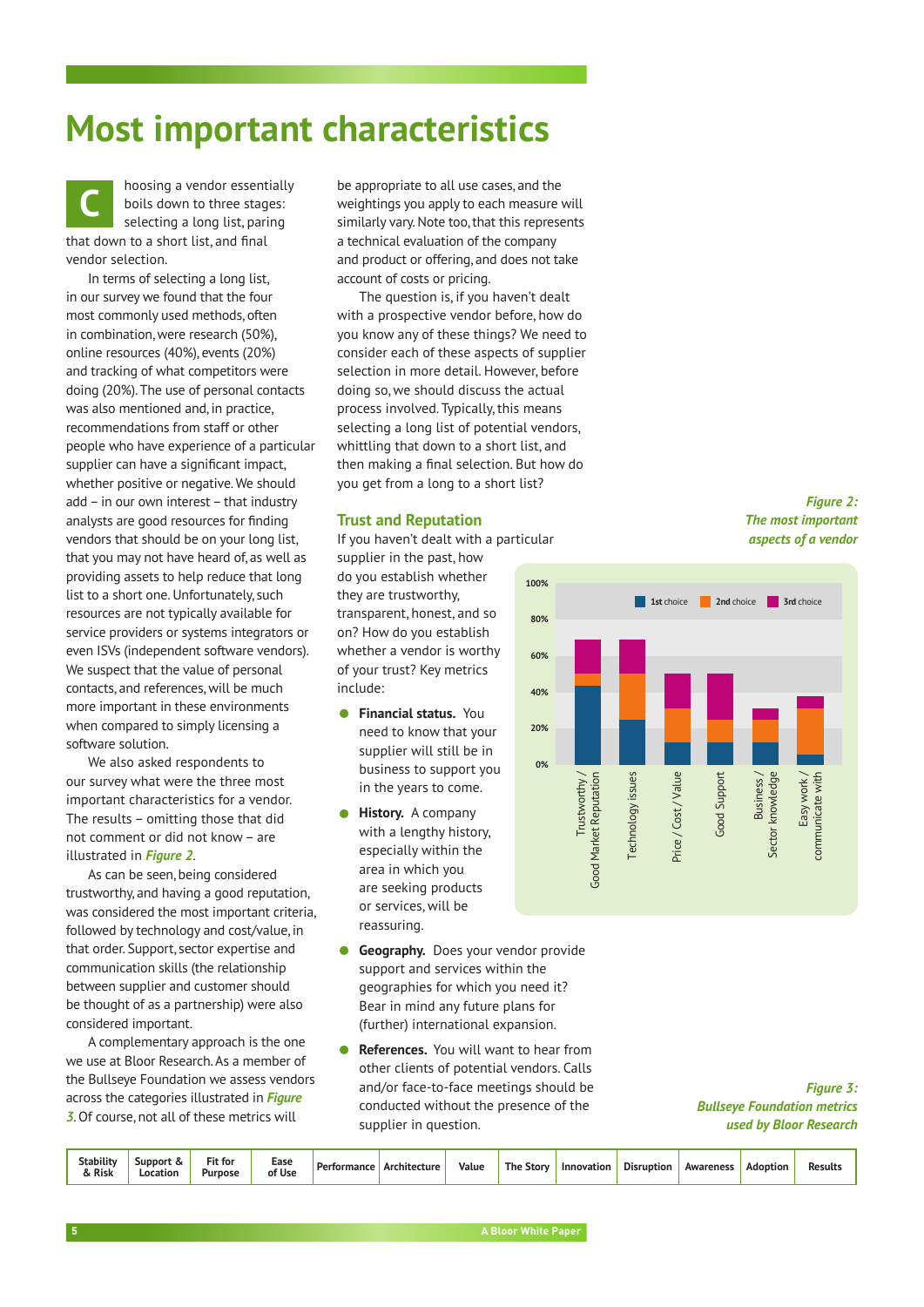#### **Technical issues**

Requirements for assessing potential vendors will vary widely depending on the sort of solution being sought. One key technical requirement will be with respect to how the vendor is catering to emerging technologies. For example, while cloud computing and machine learning are all the rage today, you would have wanted to know three years ago what plans vendors had to support these technologies. So, technical evaluations should be based not only on what is available today but also on roadmap items and their timescale.

There will be a difference between service providers or systems integrators on the one hand, and software providers on the other, in that the former will



POWERNOODLE

*Figure 4:*

*Some general principles for vendor selection*

powernoodle.com/models-article/rfp-response-evaluation-vendor-selection

not typically be able to provide demonstrations or proofs of concept. On this note we should say that best practice might involve demonstrations as a part of the process of getting from a long list to a short list, but we would not recommend these as part of the final decision process. Here, we would advocate proofs of concept. These should be designed by the client and not the provider and they should represent a meaningful but not critical use of the technology in question.

More generally, *Figure 4* illustrates some of the general principles involved in selecting a provider. Note the importance of involving all stakeholders and removing group biases.

#### **Financial considerations**

There are various ways to measure and compare costs and value, including total cost of ownership (TCO), return on investment (ROI) and time to value (TTV). These are not always easy to calculate but the following considerations should be borne in mind:

- TCO calculations should be over a period of time (typically three or five years) and should include staff time, training and consulting costs and other relevant factors as well as the costs of the software and any associated hardware. Moreover, in some situations it is not simply a matter of adding all of these up. For example, when comparing the cost of a data integration tool with hand coding, you need to consider how many integration projects you will be developing during your selected time period, how complex each such project is and how much time (and cost) will be involved for development of each project, whether hand coding or using the tool in question. In other words, the ability to reuse a tool in multiple situations is a factor in TCO. The complexity of the tasks in question is also relevant: one tool may appear less expensive than another but if it can't easily handle more complex tasks then it may be more costly in the long run.
- ROI. To make ROI calculations in advance is non-trivial. In some instances, vendors actually provide relevant capabilities, though usually they don't. However, such tools can illustrate some of the potential benefits to be garnered. For example, *Figure 5*, shows an ROI calculator provided by Dun & Bradstreet for its D&B Optimizer data quality solution. Here you can see the sort of detail you need to drill down into to make relevant calculations. More generally, there are three types of data monetization such as this: reduced costs (for example, time to search is improved), improved results (for instance, more leads are converted)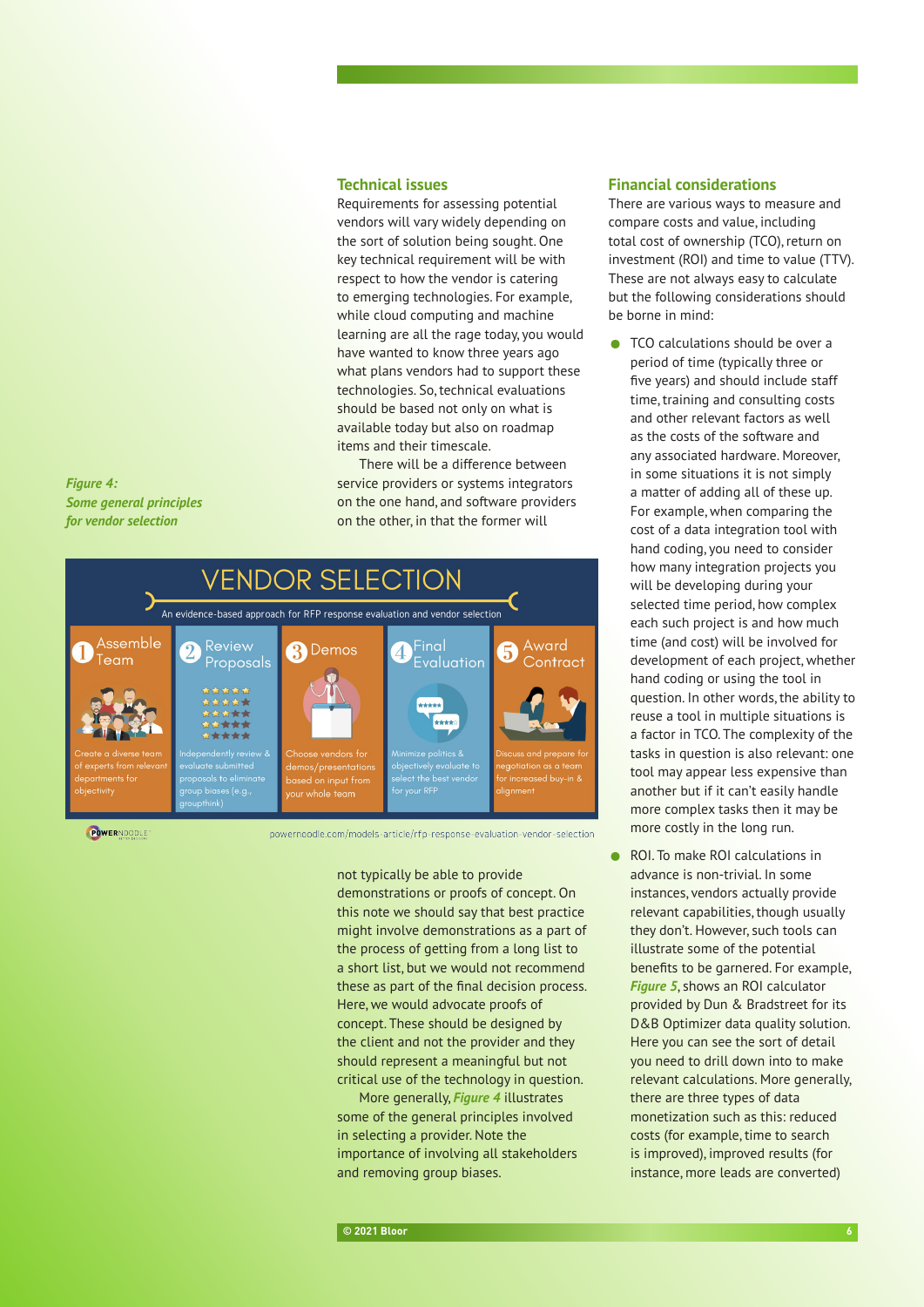and, especially where compliance is involved, reduced risks. Note that if there are multiple projects that can be addressed through a single software solution, then this sort of approach can also help with the prioritisation of those projects.

**• TTV.** How quickly will your software start providing a return on your investment? It is essentially a calculation based on how long it will take to implement the software and get staff trained on its use. There is obviously an imperative for suppliers to claim rapid TTV so any relevant claims should be checked through references from previous clients to verify their accuracy. How important TTV is will vary but the longer one vendor will take compared to another the more the latter should be favoured.

#### **Good support and ease of communications**

This is a major factor. You are entering into a partnership: both support in a technical sense and good communications in general are relevant. In particular, service level agreements (SLAs) are significant: is telephone support available at the times you need it? Is there online help? How responsive is the supplier (check with references)? And bear in mind that increased levels of SLA affect TCO.

Training is also relevant here. How is this provided? In-person? On-line? How good is it really: check references.

#### **Industry or specialist expertise**

This will not always be important. If you are implementing generic software such as a database or data warehouse, or even a CRM system (customised or otherwise) then it probably isn't very significant, if at all. Conversely, if you want a solution to help you comply with GDPR then a knowledge of that regulation will be clearly be helpful. Industry specific solutions – such as customised ERP software – will certainly benefit for relevant expertise. *Figure 5:*

### *ROI calculator*

#### dun&bradstreet

| 3 Year ROI<br>>10x | POTENTIAL BENEFITS ACHIEVABLE<br>£706,782                                              | <b>OPERATIONAL COST</b><br>£41,538                                                          | <b>INDIRECT COST</b><br>£752,393 |
|--------------------|----------------------------------------------------------------------------------------|---------------------------------------------------------------------------------------------|----------------------------------|
|                    | Insight into six key calculations and the science behind them                          | contributing to your overall Data Quality ROI                                               |                                  |
|                    | The table below provides a snap-shot of suggested return based on your business inputs |                                                                                             |                                  |
|                    |                                                                                        | Select the benefits to highlight in the report!                                             |                                  |
|                    |                                                                                        |                                                                                             |                                  |
|                    | <b>RECORD CREATION</b>                                                                 |                                                                                             | £25,962                          |
|                    | X<br>5,400<br>Total records loaded per annum                                           | 20<br>X<br>£14<br>Minutes of staff time required to load a<br>Staff cost per hour<br>record |                                  |
|                    | DIGITAL MARKETING CAMPAIGNS<br>$\mathbb{Q}$                                            |                                                                                             | £137,435                         |
|                    | $\times$<br>1.145.3<br>X<br>12.0%<br>Incremental leads<br>Inquiry to MQL%<br>generated | £6,667<br>x<br>X<br>MQL to Sale %<br>Annual revenue per<br>customer                         | 15.0%<br>Profit Margin           |
|                    | <b>TIME TO SEARCH</b>                                                                  |                                                                                             | £23,079                          |
|                    | $\times$<br>79<br>26                                                                   | 47<br>X<br>$\times$                                                                         | £14                              |
|                    | number of sales reps<br>Minutes per week, per sales<br>rep searching                   | working weeks per annum                                                                     | Staff cost per hour              |
|                    | <b>RETENTION</b>                                                                       |                                                                                             | £207,000                         |
|                    | 80%<br>207.0<br>÷                                                                      | ×<br>£6.667<br>X                                                                            | 15.0%                            |
|                    | Current retention rate<br>Incremental customers<br>retained                            | Annual revenue per customer                                                                 | profit margin                    |
|                    | <b>LEAD CONVERSION</b>                                                                 |                                                                                             | £65,079                          |
|                    | 65.1<br>$\times$                                                                       | X<br>15.0%<br>£6,667                                                                        |                                  |
|                    | Incremental deals obtained with higher<br>quality data                                 | profit margin<br>Annual revenue per customer                                                |                                  |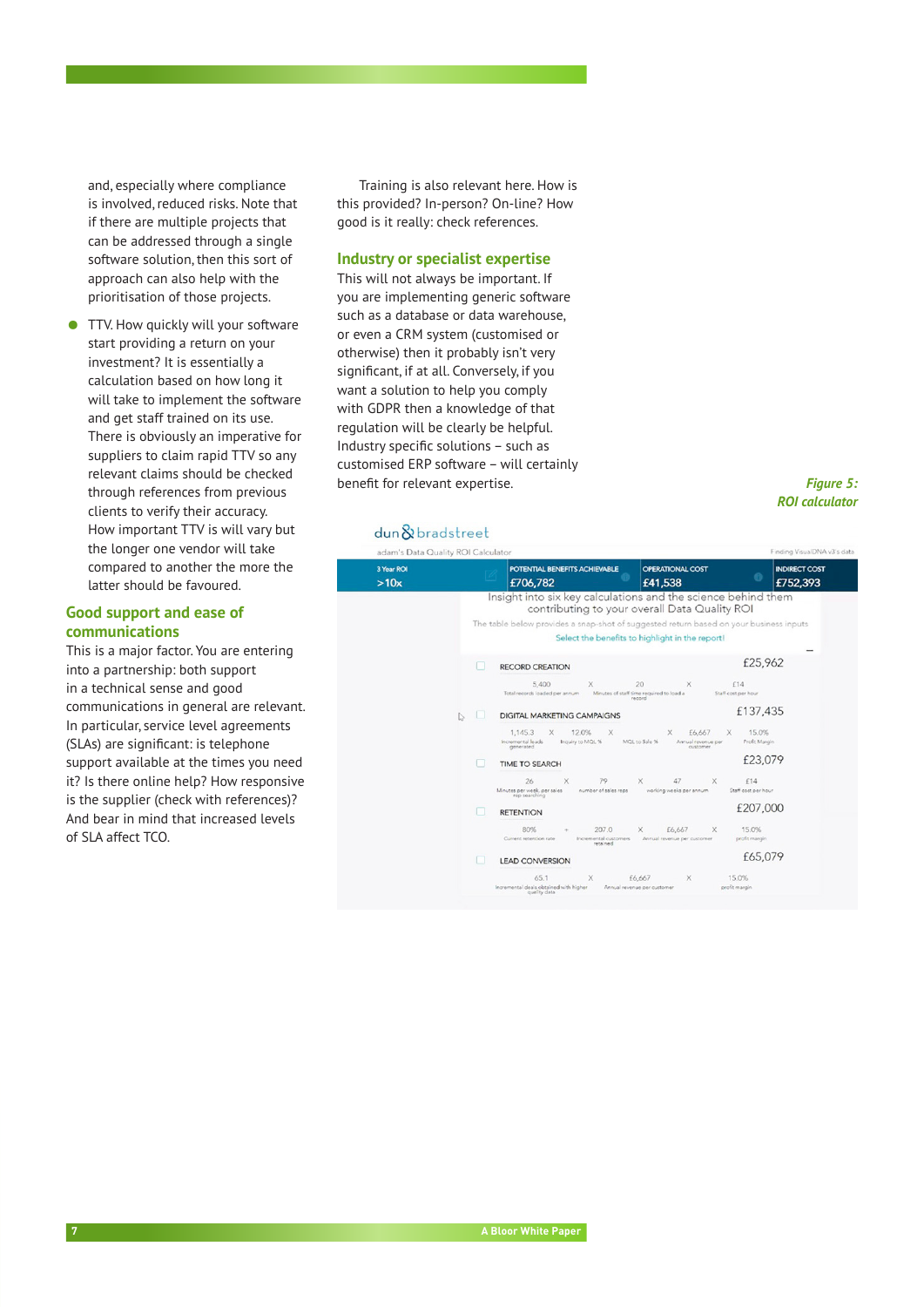## **The bottom line**

e are happy that reputation, experience, and trustworthiness come top of the list of requirements for selecting a vendor. It is almost as if this implies everything else: a supplier wouldn't have a good reputation if didn't offer good technology at a reasonable price, and it wouldn't be considered trustworthy if it didn't communicate well with its clients and provide excellent levels of service and support. **W**

#### **FURTHER INFORMATION**

Further information about this subject is available from *<www.bloorresearch.com/update/>*



**We are happy that reputation, experience, and trustworthiness come top of the list of requirements for selecting a vendor.** 

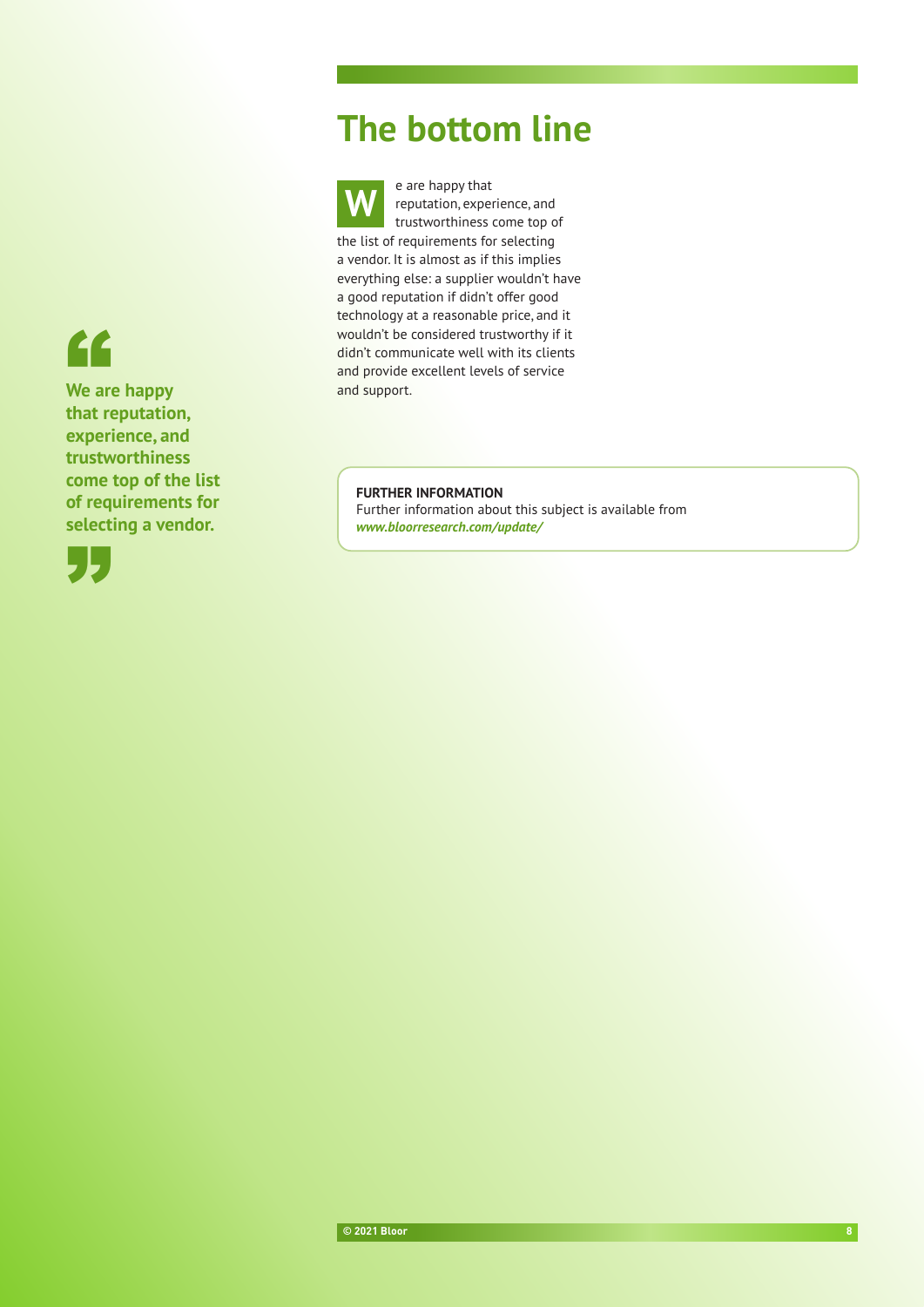

#### **About the authors DANIEL HOWARD Senior Analyst, Information Management and DevOps**

aniel started in the IT industry relatively recently, in only 2014. Following the completion of his Masters in Mathematics at the University of Bath, he started working as a developer and tester at IPL (now part of Civica Group). His work there included all manner of software and web development and testing, usually in an Agile environment and usually to a high standard, including a stint working at an 'innovation lab' at Nationwide. **D**

In the summer of 2016, Daniel's father, Philip Howard, approached him with a piece of work that he thought would be enriched by the development and testing experience that Daniel could bring to the

table. Shortly afterward, Daniel left IPL to work for Bloor Research as a researcher and the rest (so far, at least) is history.

Daniel primarily (although by no means exclusively) works alongside his father, providing technical expertise, insight and the 'on-the-ground' perspective of a (former) developer, in the form of both verbal explanation and written articles. His area of research is principally DevOps, where his previous experience can be put to the most use, but he is increasingly branching into related areas.

Outside of work, Daniel enjoys latin and ballroom dancing, skiing, cooking and playing the guitar.



**PHILIP HOWARD Research Director / Information Management**

hilip started in the computer industry way back in 1973 and has variously worked as a systems analyst, programmer and salesperson, as well as in marketing and product management, for a variety of companies including GEC Marconi, GPT, Philips Data Systems, Raytheon and NCR. **P**

After a quarter of a century of not being his own boss Philip set up his own company in 1992 and his first client was Bloor Research (then ButlerBloor), with Philip working for the company as an associate analyst. His relationship with Bloor Research has continued since that time and he is now Research Director, focused on Information Management.

Information management includes anything that refers to the management, movement, governance and storage of data, as well as access to and analysis of that data. It involves diverse technologies that include (but are not limited to)

databases and data warehousing, data integration, data quality, master data management, data governance, data migration, metadata management, and data preparation and analytics.

In addition to the numerous reports Philip has written on behalf of Bloor Research, Philip was previously editor of both *Application Development News* and *Operating System News* on behalf of Cambridge Market Intelligence (CMI). He has also contributed to various magazines and written a number of reports published by companies such as CMI and The Financial Times. Philip speaks regularly at conferences and other events throughout Europe and North America.

Away from work, Philip's primary leisure activities are canal boats, skiing, playing Bridge (at which he is a Life Master), and dining out.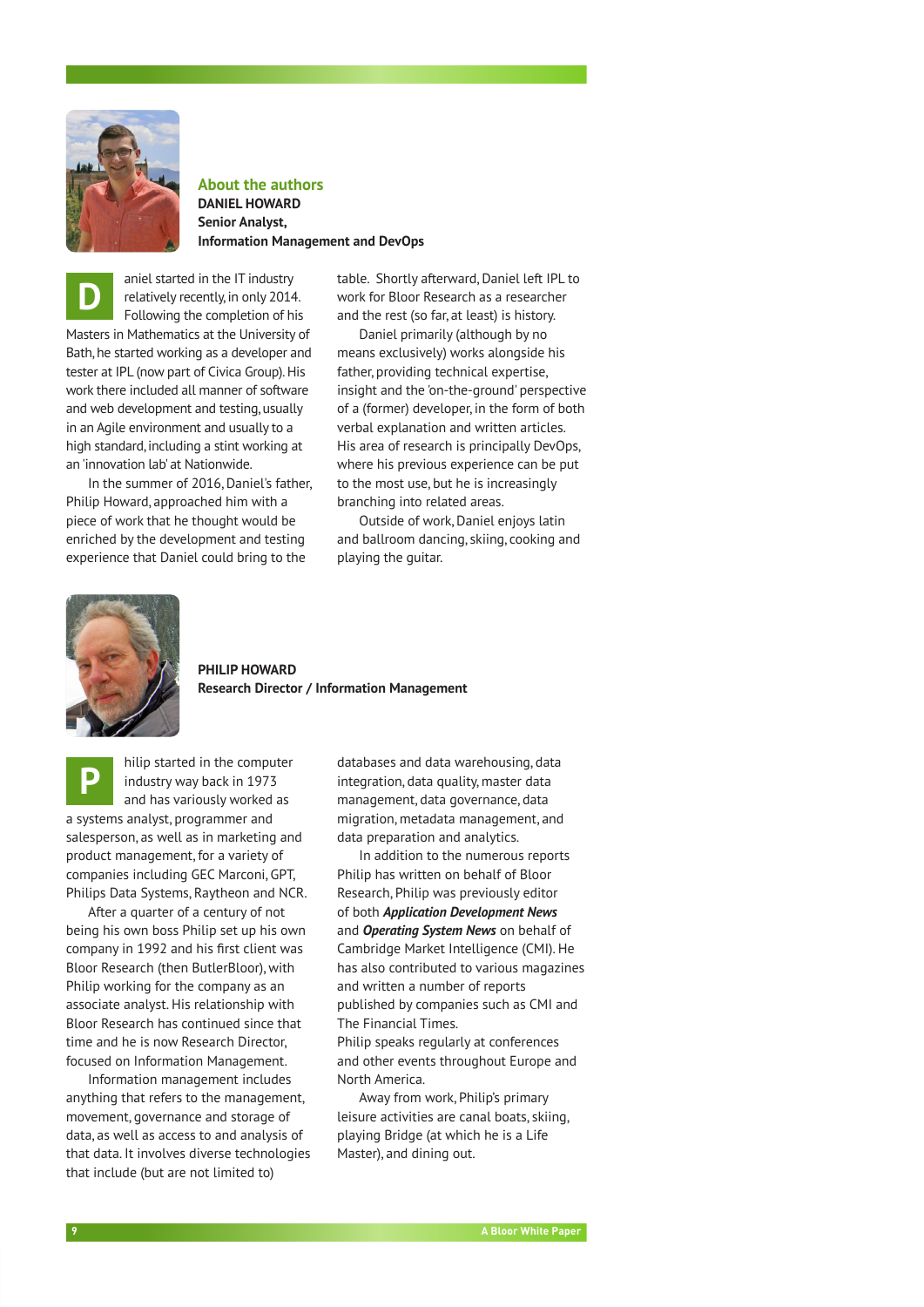#### **Bloor overview**

Technology is enabling rapid business evolution. The opportunities are immense but if you do not adapt then you will not survive. So in the age of Mutable business Evolution is Essential to your success.

#### *We'll show you the future and help you deliver it.*

Bloor brings fresh technological thinking to help you navigate complex business situations, converting challenges into new opportunities for real growth, profitability and impact.

We provide actionable strategic insight through our innovative independent technology research, advisory and consulting services. We assist companies throughout their transformation journeys to stay relevant, bringing fresh thinking to complex business situations and turning challenges into new opportunities for real growth and profitability.

For over 25 years, Bloor has assisted companies to intelligently evolve: by embracing technology to adjust their strategies and achieve the best possible outcomes. At Bloor, we will help you challenge assumptions to consistently improve and succeed.

#### **Copyright and disclaimer**

This document is copyright **©2021 Bloor**. No part of this publication may be reproduced by any method whatsoever without the prior consent of Bloor Research. Due to the nature of this material, numerous hardware and software products have been mentioned by name. In the majority, if not all, of the cases, these product names are claimed as trademarks by the companies that manufacture the products. It is not Bloor Research's intent to claim these names or trademarks as our own. Likewise, company logos, graphics or screen shots have been reproduced with the consent of the owner and are subject to that owner's copyright.

Whilst every care has been taken in the preparation of this document to ensure that the information is correct, the publishers cannot accept responsibility for any errors or omissions.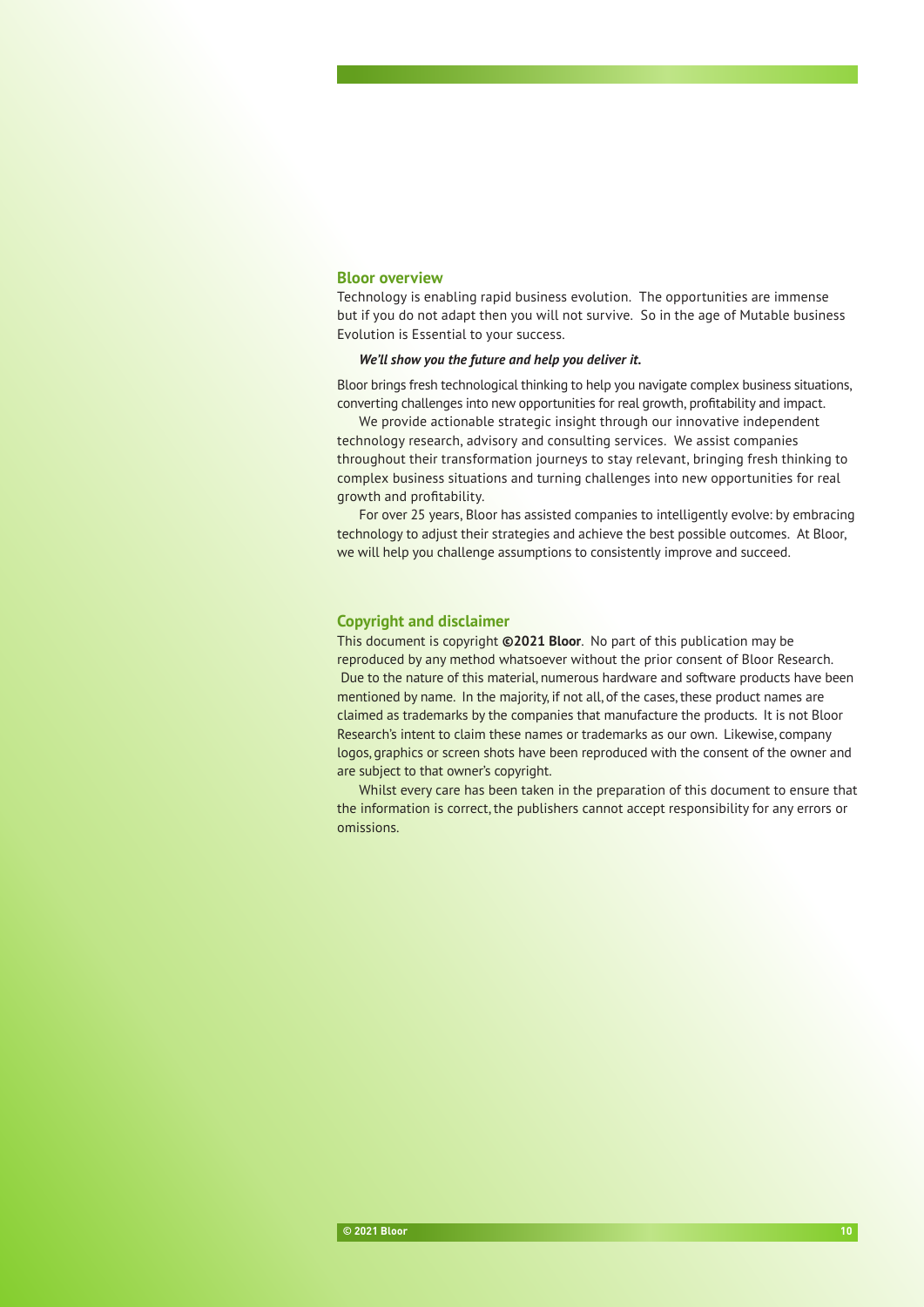#### A Bloor White Paper